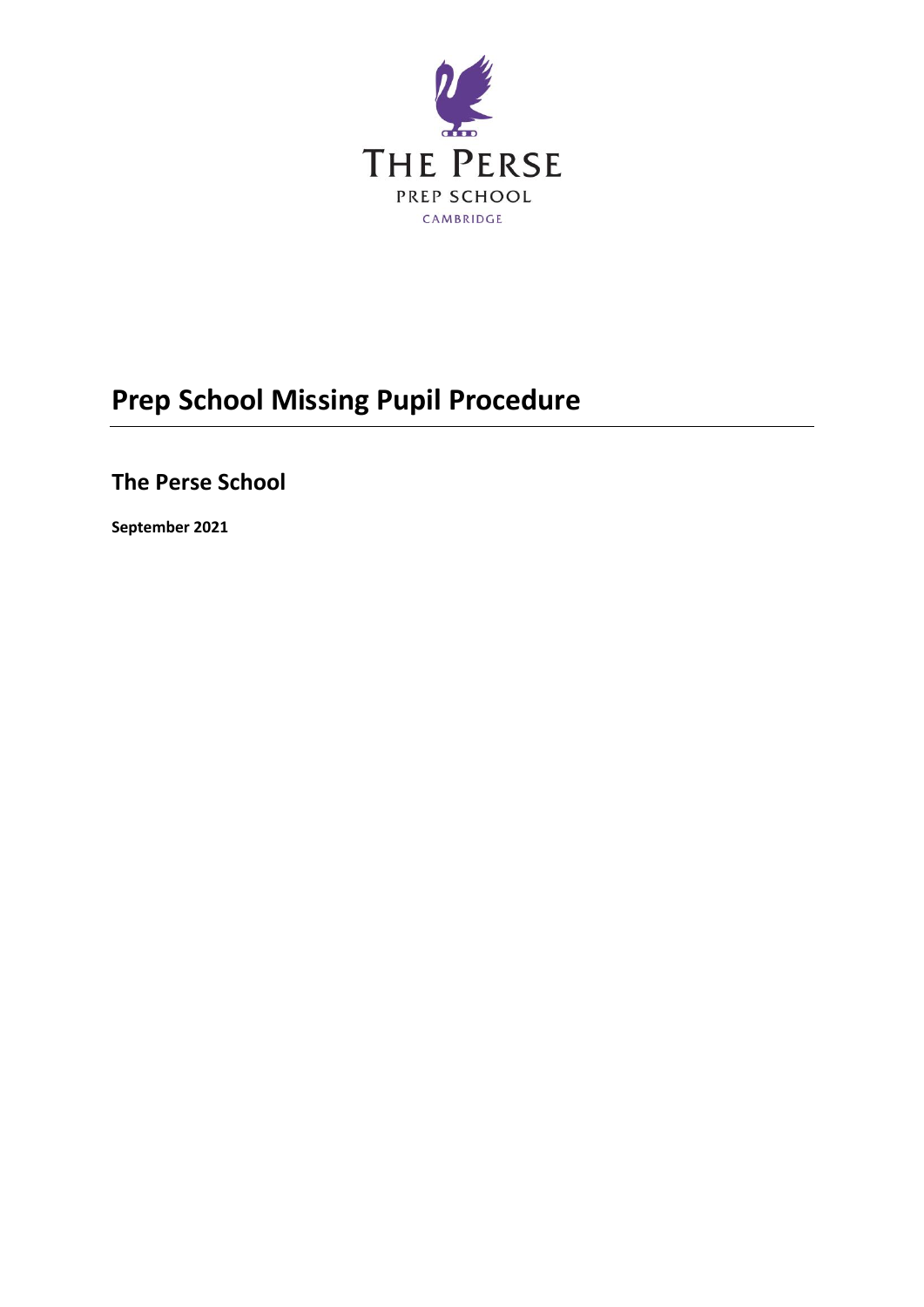# Contents

| 1.                                                                                          |
|---------------------------------------------------------------------------------------------|
| 2.                                                                                          |
| 3.                                                                                          |
| 4.                                                                                          |
| 5.                                                                                          |
|                                                                                             |
|                                                                                             |
|                                                                                             |
|                                                                                             |
|                                                                                             |
| Questions that could be asked when interviewing during a missing pupil investigation 6      |
|                                                                                             |
|                                                                                             |
| Appendix 2 – COVID-19 Procedures for Vulnerable Children and Children of Critical Workers 7 |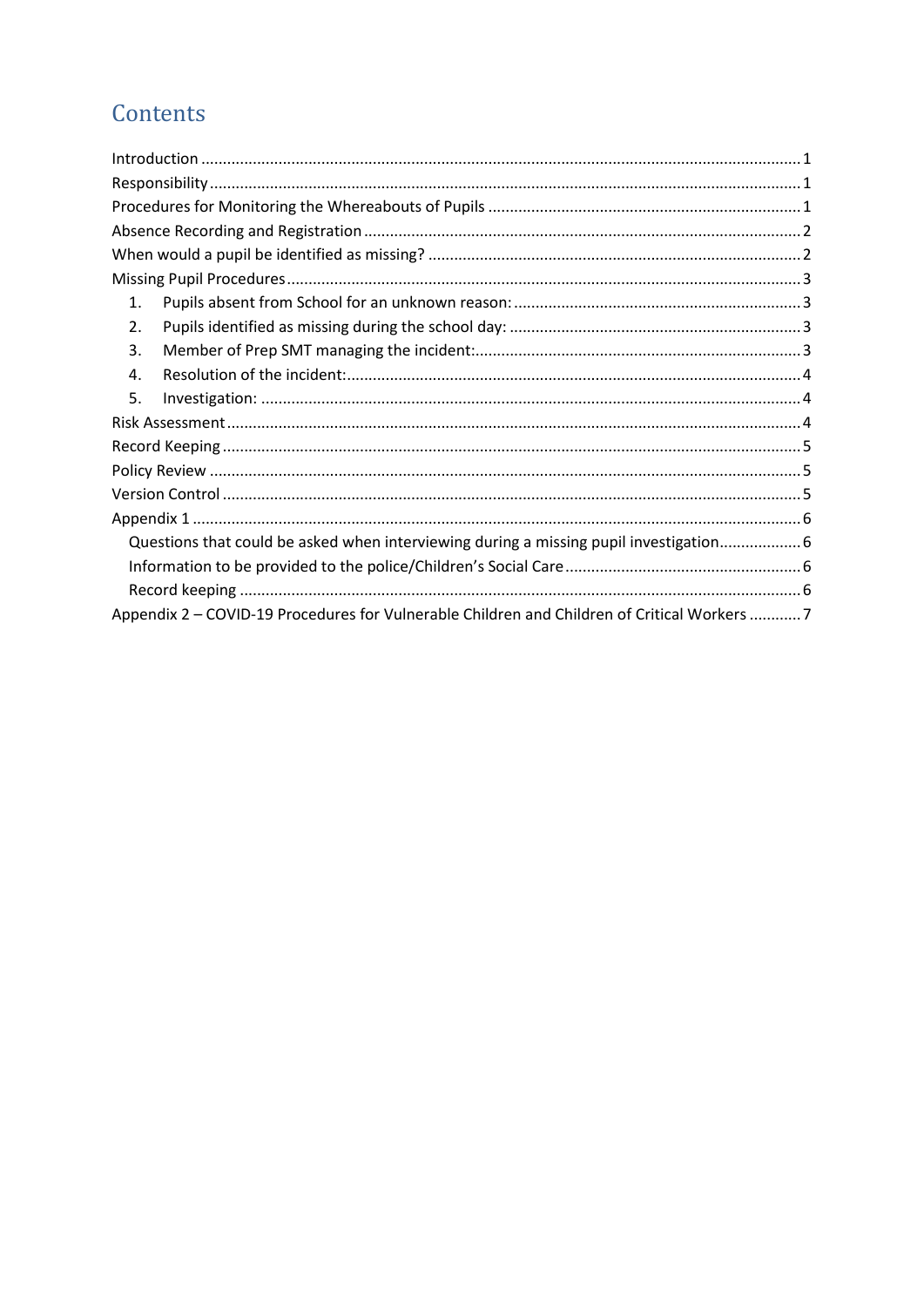## <span id="page-2-0"></span>**This policy can be made available in large print or other accessible format if required.**

## **Introduction**

This policy is applicable to all pupils in the Prep School (the **School**). It has been drafted in compliance with *Keeping Children Safe In Education (September 2021)* and should be read in conjunction with the School's S*afeguarding and Child Protection Policy*, which is available on the School's website.

The School expects to be notified by parents or legal guardians of all pupil absences either in advance of the day or at the start of the day they are absent (details of this procedure are in the Parent Handbook). The School will follow up any unexplained absences as soon as is practicable using the procedures detailed below. Where reasonably possible the School will hold more than one emergency contact for each pupil so that the School has additional options to make contact with a responsible adult when a child missing education is also identified as a welfare and/or safeguarding concern.

It is important to distinguish between a pupil's absence from school for an unknown reason (Children Missing from Education) and a pupil's disappearance from a lesson or activity after arrival at school. Please also see the School's *Safeguarding and Child Protection Policy* for details of the procedures to follow for Children Missing from Education.

Children going missing, particularly persistently (including during the school day), can act as a vital warning sign of a range of safeguarding possibilities including neglect, sexual abuse, and child sexual and criminal exploitation. The School's policies are designed to assist in identifying such abuse and also help prevent the risk of them going missing in the future. The School's *Safeguarding and Child Protection Policy* sets out the School's approach, both to support early help assessments when problems are first emerging and also where children are already known to local authority children's social care and need a social worker (such as those on a child in need or child protection plan, or as a looked after child), where going missing from education may increase known safeguarding risks within the family or in the community. School attendance registers are carefully monitored to identify any trends. Action should be taken in accordance with the School's *Safeguarding and Child Protection Policy*, if any absence of a pupil from the School gives rise to a concern about their welfare.

### <span id="page-2-1"></span>**Responsibility**

The Governing Body has overall responsibility for matters which are the subject of this policy.

All staff have a duty to safeguard and promote the welfare of pupils.

All members of staff contribute to the safety of pupils at the School by providing appropriate supervision under the guidance of the Head and Prep Senior Management Team (Prep SMT).

It is the duty of staff in charge of any pupil supervision to check why a pupil is absent, although during the school day this may be delegated if that member of staff is busy.

## <span id="page-2-2"></span>**Procedures for Monitoring the Whereabouts of Pupils**

To establish whether a pupil is missing it is a requirement to monitor the whereabouts of pupils. This includes use of the following procedures: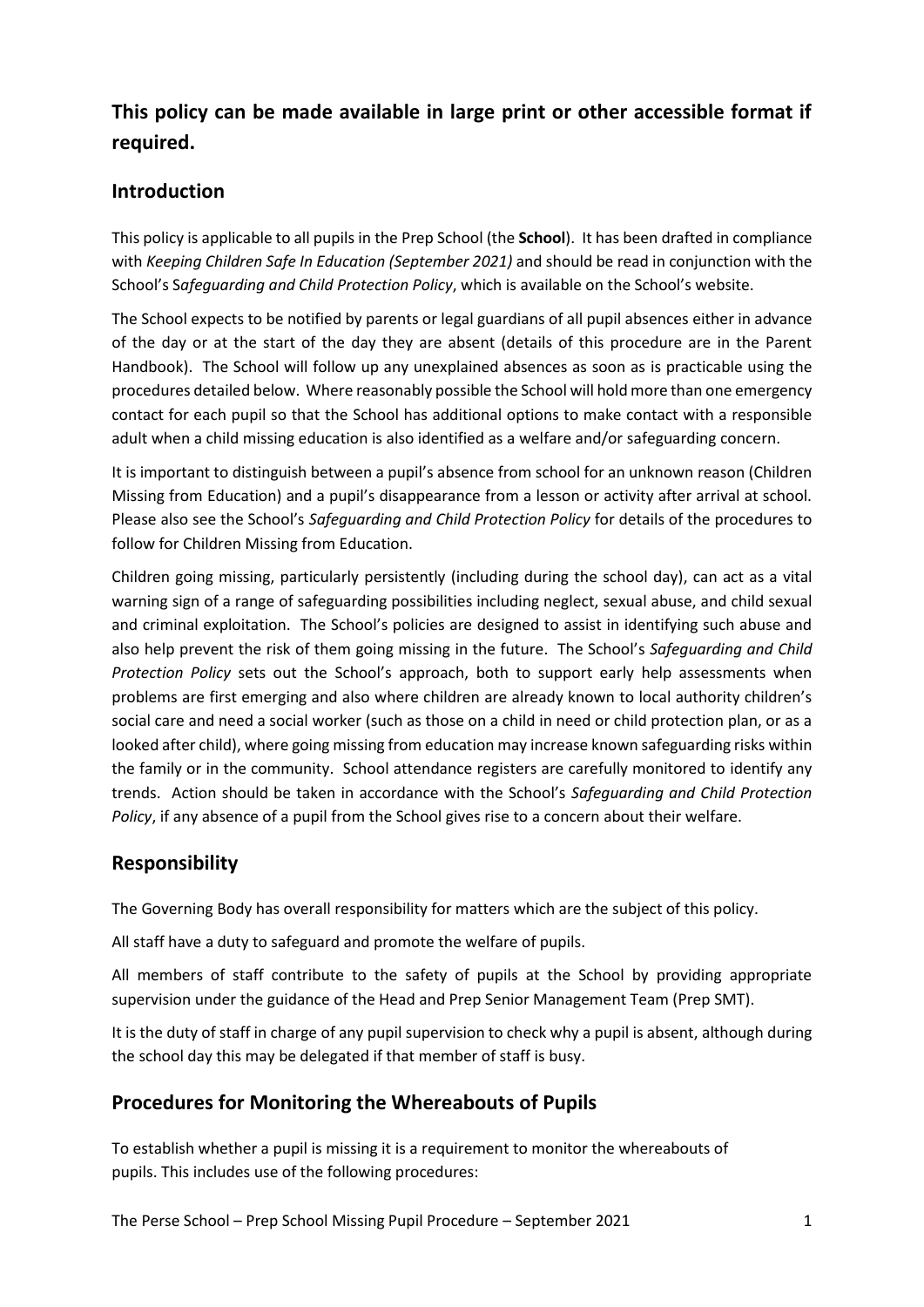- During the Covid-19 pandemic, separate procedures as set out in Appendix 2 will be in place during periods when the School is closed to pupils other than vulnerable children or children of critical workers.
- Statutory registration: form teachers will register classes in both the morning (8:25-8:40am) and afternoon (1:25-1:40pm) via SIMS.
- In all school activities on site, staff should be aware of the pupils they should have in their care. This includes taking registers for extra-curricular clubs before and after school.
- In school activities off site, the list of pupils in attendance should be presented to Reception. This includes taking registers for extra-curricular clubs off site.

## <span id="page-3-0"></span>**Absence Recording and Registration**

- Form teachers, when notified, must record planned absences onto SIMS or ask the Prep Receptionist to do so as soon as the School is notified and permission is granted by the Head/Deputy Head.
- Parents are expected to contact the School every day their child is absent unless previous permission has been granted. Such absences must be recorded on SIMS when notified to the School.
- Form teachers will register classes in both the morning and afternoon via SIMS.
- If a pupil is present, mark with: /. If a pupil is absent, mark with: N. The Receptionist will follow up all absences marked "Unknown reason: N" before 9:30 in the morning, and 2:10 in the afternoon.
- Musical activities in the morning have full and comprehensive paper registers to be taken and passed onto the Receptionist before the start of period 1. The Receptionist will input this data.
- Late pupils who miss registration must sign in at Reception.
- Off site, staff must make meeting times and locations clear to all pupils. Regular head counts must be undertaken, especially when moving from one location to another.
- On site after school, pupils are registered in after-school clubs. At the end of the session, pupils must be signed out by the person collecting them. Registers are also kept by those operating Late Stay.

### <span id="page-3-1"></span>**When would a pupil be identified as missing?**

A pupil may be identified as missing:

- If an absence from school is not confirmed by contacting the home contact.
- Off site, if there is a no show at a regular head count.
- On site, if a pupil does not show at a school activity. The member of staff should contact Reception.
- By a report of a missing child by a fellow pupil.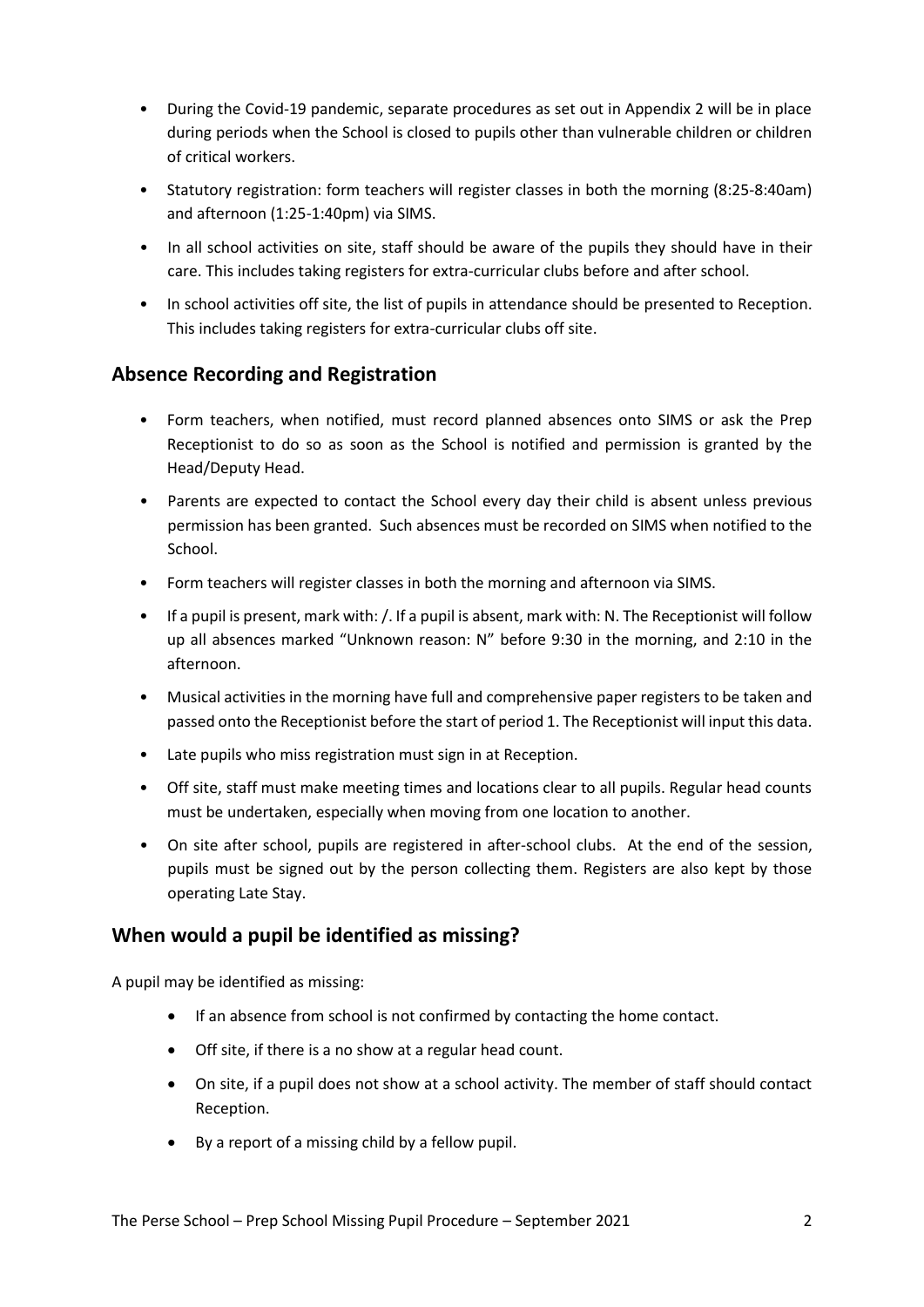**Any member of staff discovering a discrepancy must immediately notify the School Reception in person, or on extension 3920 (external line 01223 403920).**

## <span id="page-4-0"></span>**Missing Pupil Procedures**

- <span id="page-4-1"></span>**1. Pupils absent from School for an unknown reason:**
	- At 9.15am the Receptionist will produce a list of pupils unaccounted for  $-$  i.e. those pupils who are not marked as present but for whom the School has not received a message from home regarding absence through sickness etc. The Receptionist will then go to the relevant classes to check on these pupils' attendance during P1. The same routine occurs after pm registration, with a check carried out if necessary during P6.
	- If a pupil is found to be absent from school and no notification has been received from parents/guardians, the Receptionist will then ring home for confirmation of absence.
	- Where the home contact is not immediately available, the Receptionist will continue to try all contact numbers. If no contact can be made having tried regularly (at least every 15 minutes), Reception will inform a member of Prep SMT by no later than break time (10.15am) for follow up;
	- Where the home contact has been spoken to and the pupil's absence is not confirmed with them, Reception will immediately contact a member of Prep SMT (usually the Deputy Head or Assistant Head - Pastoral).

#### <span id="page-4-2"></span>**2. Pupils identified as missing during the school day:**

On receiving notification of a discrepancy, Reception will:

- Check the sign out book to see if the pupil has signed in/out.
- Check the trips/visits lists (check: SharePoint/Staff/Educational Visits), fixtures and calendar to see if the pupil can be located.
- Phone home if the pupil has not been registered at an after school club so that the School can ascertain if the parents have collected that pupil early for any reason.
- Contact a member of Prep SMT who will make the necessary checks such as with the form teacher to assess whether the absence is expected and ask pupils in the class where appropriate if they know the pupil's whereabouts
- If the pupil is identified as missing on a trip off site, then the trip leader will contact the member of Prep SMT who is on call. The procedures in step 3 below will then be followed.

#### <span id="page-4-3"></span>**3. Member of Prep SMT managing the incident:**

The member of Prep SMT will manage the incident, immediately inform the Deputy Head (in their role as Designated Safeguarding Lead) and, where appropriate, initiate and oversee a search of the site. That member of Prep SMT will advise all teachers (via email) that they must immediately inform Prep Reception if the pupil appears. If the site search fails, not later than 1 hour after commencing searching, the member of Prep SMT managing the incident will:

• Inform the Head, the Deputy Head (in their role as DSL) and parents (parents will be kept informed of all progress).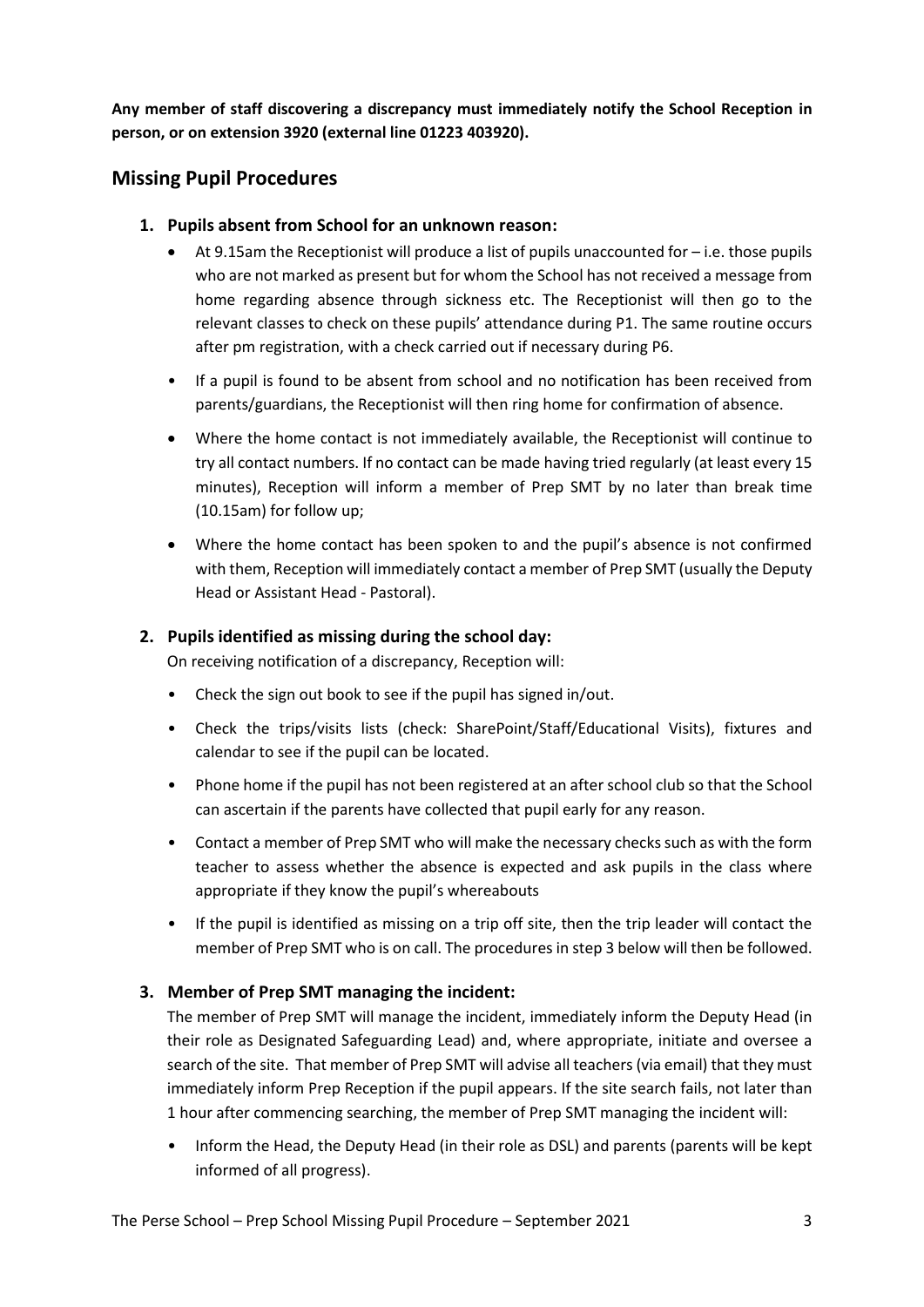- If appropriate, initiate a search of the local area.
- At their discretion, and in consultation with the parents where possible (and usually not later than 2 hours of a search commencing), the DSL will arrange for the police and Children's Social Care to be informed and will decide at what point it is appropriate to inform the Chair of Governors. The Head will then make arrangements for dealing with media enquiries.

Any decision to contact Children's Social Care will be taken in accordance with the School's *Safeguarding and Child Protection Policy* and procedures.

#### <span id="page-5-0"></span>**4. Resolution of the incident:**

If the pupil is found on site or in the vicinity, the School staff will make a concerted effort to persuade the pupil to return to the School or to re-join the main group if on an educational visit. If the pupil refuses to do so, staff members at the scene will attempt to continue to monitor the pupil's whereabouts. Staff should consider contacting the parents in such circumstances.

When the pupil is found, or the incident is otherwise resolved, the member of Prep SMT managing the incident will inform the Head, the DSL and parents, directly.

The DSL will inform the police and Children's Social Care if they have been involved.

#### <span id="page-5-1"></span>**5. Investigation:**

Following resolution of the incident, the Head will initiate a full investigation, and require a written report from the member of Prep SMT managing the incident. This report and the incident log will be kept on the pupil's file and in a central record of all such incidents. All incidents will be reported to the Head of the Upper School who will advise the Chair of Governors as appropriate.

#### <span id="page-5-2"></span>**Risk Assessment**

The School has a Risk Assessment Policy for Pupil Welfare which is available on the School's website. Where a concern about a pupil's welfare is identified, the risks to that pupil's welfare will be assessed and appropriate action will be taken to reduce the risks identified.

The format of risk assessment may vary and may be included as part of the School's overall response to a welfare issue, including the use of individual pupil welfare plans (such as behaviour, healthcare and education plans, as appropriate). Regardless of the form used, the School's approach to promoting pupil welfare will be systematic and pupil focused.

The Head has overall responsibility for ensuring that matters which affect pupil welfare are adequately risk assessed and for ensuring that the relevant findings are implemented, monitored and evaluated.

Day to day responsibility to carry out risk assessments under this policy will be delegated to the Designated Safeguarding Lead who has been properly trained in, and tasked with, carrying out the particular assessment.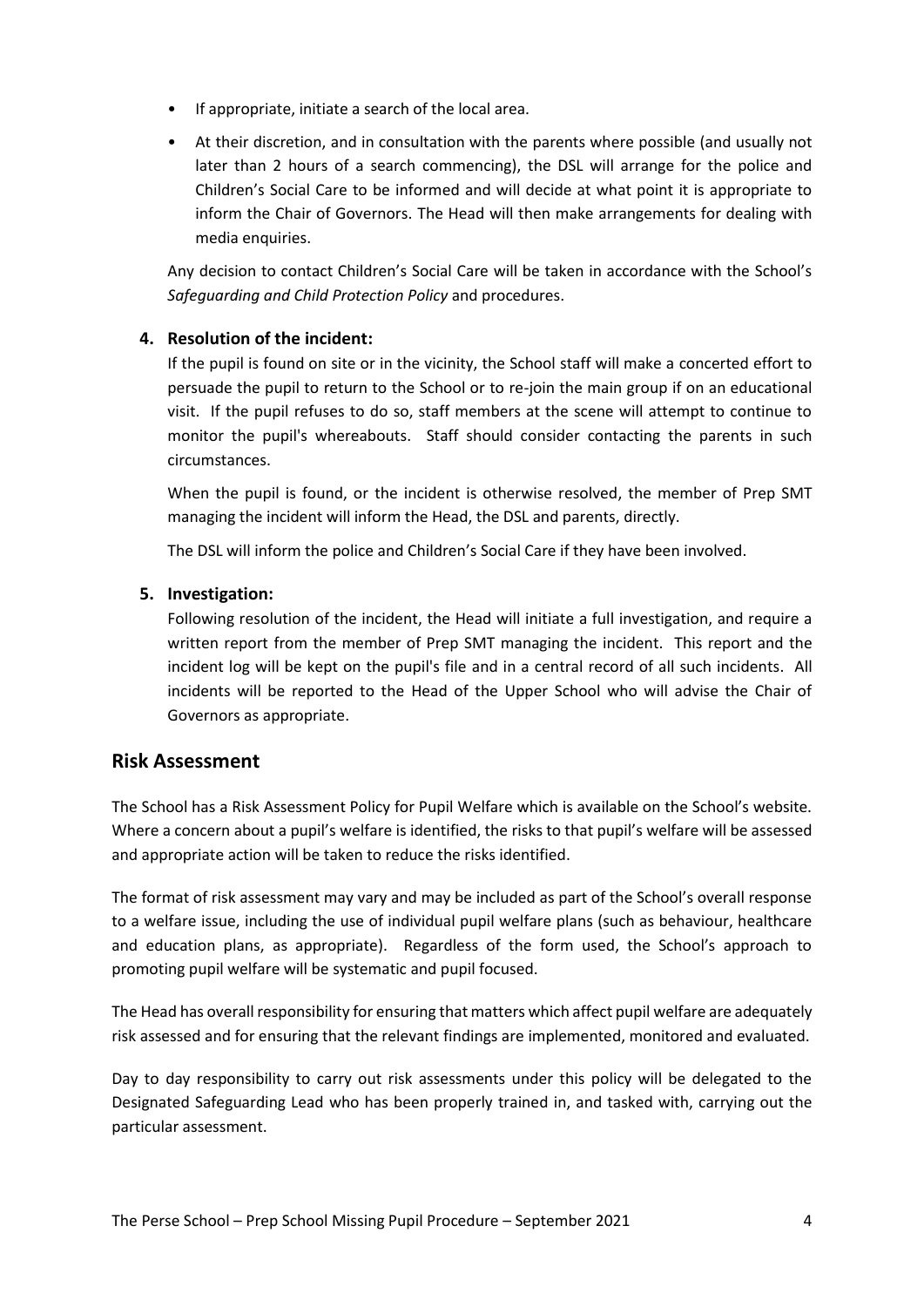## <span id="page-6-0"></span>**Record Keeping**

All records created in accordance with this policy are managed in accordance with the School's *Records Management Policy* and *Records Retention Schedule*.

The information created in connection with this policy may contain personal data. The School's use of this personal data will be in accordance with data protection law. The School has published privacy notices on its website which explain how the School will use personal data. In addition, staff must ensure that they follow the School's data protection policies and procedures when handling personal data created in connection with this policy. This includes the School's *Data Protection Policy for Staff, Governors and Volunteers* and *Information Security and Sharing Data Guidance* which are both contained in the *Data Protection and Information Security Handbook*.

## <span id="page-6-1"></span>**Policy Review**

The Governors will undertake an annual review of this policy, its procedures and its operation as part of the School's annual review of safeguarding and update it as necessary.

| Date of adoption of this policy     | 6th September 2021                                                                                                                                                                                                                                                                                                                                                                    |
|-------------------------------------|---------------------------------------------------------------------------------------------------------------------------------------------------------------------------------------------------------------------------------------------------------------------------------------------------------------------------------------------------------------------------------------|
| Date of last review of this policy  | August 2021                                                                                                                                                                                                                                                                                                                                                                           |
| Date for next review of this policy | August 2022                                                                                                                                                                                                                                                                                                                                                                           |
| Policy owner (SLT)                  | Designated Safeguarding Lead                                                                                                                                                                                                                                                                                                                                                          |
| Authorised by                       | Jonathan Scott                                                                                                                                                                                                                                                                                                                                                                        |
|                                     | On behalf of the Board of Governors                                                                                                                                                                                                                                                                                                                                                   |
| Circulation                         | Governors / Perse Prep School Reception / staff / parents /<br>pupils [on request]                                                                                                                                                                                                                                                                                                    |
|                                     | Published PersePortal and available from the School Office<br>on request                                                                                                                                                                                                                                                                                                              |
| <b>Status</b>                       | Complies with Keeping Children Safe in Education -<br>September 2021, Education (Independent School<br>Standards) Regulations 2014 (SI 2014/3283), DfE Statutory<br><b>Guidance Working Together to Safeguard Children</b><br>(updated December 2020), Children Missing Education<br>(September 2016), Education and Skills Act 2008, and the<br>UK GDPR and Data Protection Act 2018 |

## <span id="page-6-2"></span>**Version Control**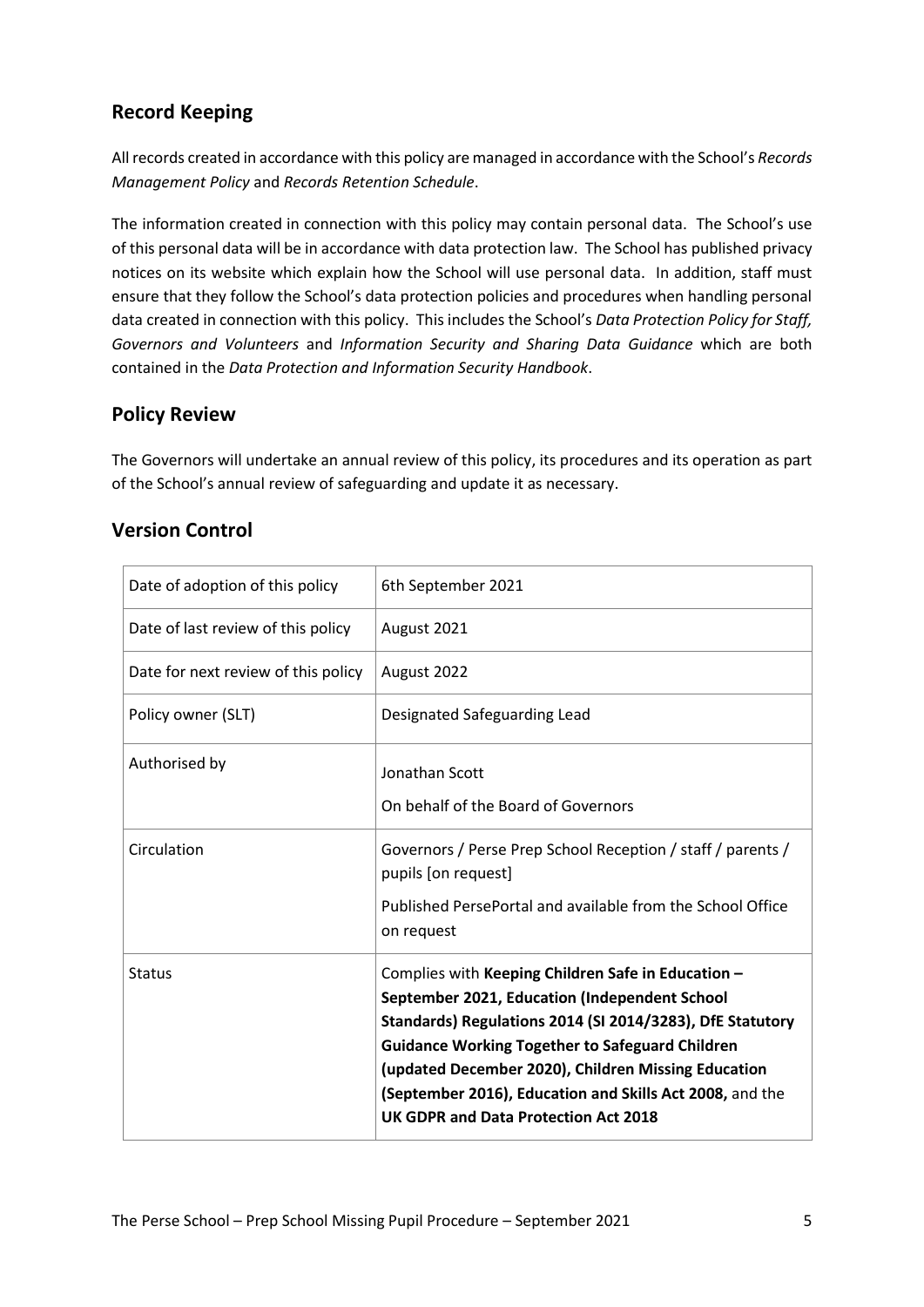## <span id="page-7-0"></span>**Appendix 1**

#### <span id="page-7-1"></span>**Questions that could be asked when interviewing during a missing pupil investigation**

- When was the pupil last seen?
- Who was the pupil with?
- What were they wearing?
- What emotional state did the pupil appear to be in?
- Has anything upset the pupil recently?
- Did the pupil speak to anyone about leaving?
- Who are the pupil's main friends at School?
- Is there any reason to believe the pupil might have been abducted (e.g. custody dispute) or otherwise at risk?
- Does the pupil have family or family friends in the vicinity?

#### <span id="page-7-2"></span>**Information to be provided to the police/Children's Social Care**

- the pupil's name;
- the pupil's age/date of birth;
- an up to date photograph if possible;
- the pupil's height and any other physical description that is not shown by the photograph;
- a description of the clothing the pupil is thought to be wearing;
- any physical disability, learning difficulty or special educational needs that the pupil may have;
- the pupil's home address and telephone number and details of their parents/guardians;
- the pupil's mobile phone number if known;
- any relevant background information on the pupil's school record or home situation;
- any relevant comments made by the pupil or other pupils.

#### <span id="page-7-3"></span>**Record keeping**

The School will keep a full written record of any incident of a missing pupil. This written record will be kept on the pupil file and in a central record of all such incidents. The written record will include:

- the pupil's name;
- relevant dates and times (e.g. when it was first noticed that the pupil was missing)
- the action taken to find the pupil;
- whether the Police or Children's Social Care were involved;
- outcome or resolution of the incident;
- any reasons given by the pupil for being missing;
- any concerns or complaints about the handling of the incident;
- a record of the staff involved;
- any recommendations concerning future incidents.